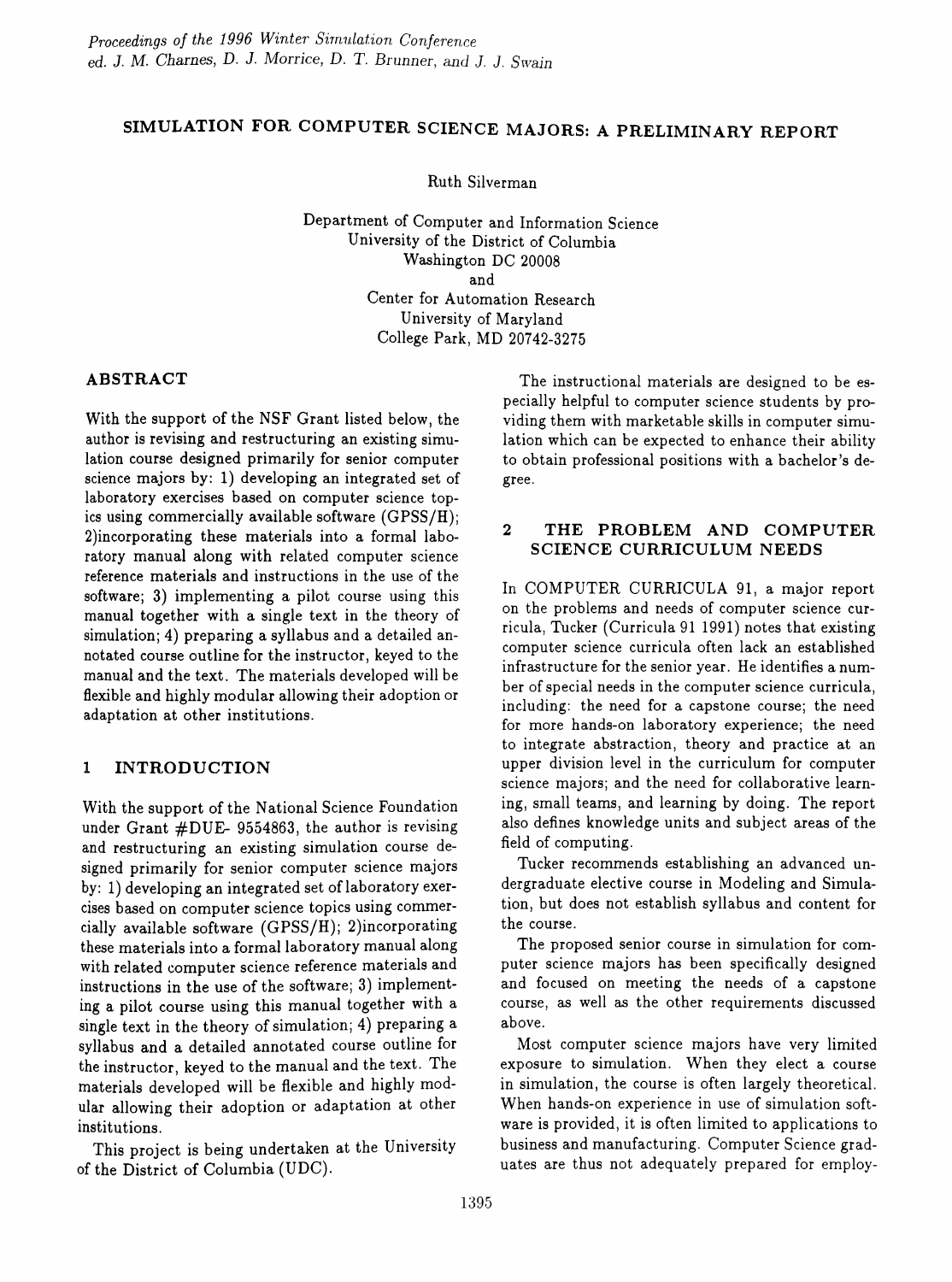ment opportunities involving the use of simulation as a tool in solving problems that require a computer science background, e.g., problems in networks, operating systems, computer architecture, performance analysis and scheduling.

Optimized instructional materials are needed for an updated course in simulation for senior computer science majors. Suitable instructional materials also need to be made available nationally, so instructors will not be required to develop their own materials.

The author has examined available instructional materials in the areas of simulation and simulation software for use with the course she teaches at the University of the District of Columbia. She has been unable to locate a single text that covers both theoretical and experimental aspects in a comprehensive fashion. Schriber (Schriber 1990), for example, which is aimed at graduate students in business, has coverage of GPSS/H (General Purpose Simulation Software), but does not cover the theoretical material. In contrast, Ross (Ross 1990) covers the theory but has no software coverage.

The usefulness of the available texts on the theory of simulation for courses for computer science seniors would be improved if they were used with a brand-new substantial laboratory component based on the use of simulation software on personal computers, with an emphasis on applications of the computer science "knowledge units" recommended in Computing Curricula 91 which will meet the special needs of computer science majors.

The most pressing need is for a laboratory manual containing carefully selected experiments which would furnish hands-on computer science applications of computer simulation theory. It should be usable either with a text or as an independent instructional aid that would stress practical applications of simulation to areas of computer science rather than to business and manufacturing. The manual needs to include sufficient summarized reference material on operating systems, computer architecture, and other computer science areas to enable students to develop the simulation models and run them on simulation software.

The manual needs to have the experiments based on a simulation package such as GPSS/H. Also, the laboratory manual needs to have step-by-step guidance in use of the software, at least to the level of modeling queues.

Also needed are instructor's materials for this enhanced course, including a syllabus and a detailed outline, keyed to the theoretical text and the laboratory manual. In addition, a workshop for instructors is needed, to furnish aid in teaching both the software and the technical material.

#### **3 GOALS**

The author proposes to meet the needs outlined above by developing a new course in computer simulation with GPSS/H for computer science seniors. As discussed in more detail below, the major goals of this pilot project are:

- to develop a laboratory manual
- to establish a syllabus and detailed outline for the course

The overall goal of this project is to provide instructional materials which will be key components of a capstone course in computer simulation with GPSS/H for senior computer science majors. These materials will integrate the student's previous experience in computer science, mathematics, physics and engineering.

The first major goal is to develop a new laboratory manual containing computer simulation exercises of special interest and value to majors in computer science. The manual will be designed for use either as a supplement to existing simulation texts or as a standalone manual for students and professionals who already have a background in simulation.

The manual will contain laboratory exercises which encourage computer science students to apply their knowledge to specific, constrained problems and to produce solutions. Section 5.2 provides further details concerning the proposed exercises.

The manual will incorporate enough introductory and background material on the use of GPSS/H to obviate the need for a textbook for teaching use of the software. The manual will also incorporate a summary of background information and reference materials on the knowledge units defined in Computer Curricula 91 in areas such as operating systems, computer architecture and computer networks, to the extent that they are relevant to the laboratory exercises and helpful in solving the problem presented.

The second major goal of the project is to prepare an annotated course syllabus and outline showing appropriate integration of the accompanying laboratory exercises with the material in a theoretical text. The laboratory exercises must be synchronized both with the theory of simulation and the simulation software experience.

Emphasis will be placed on the following innovative aspects of this proposal:

• development of a new laboratory manual which is usable with existing textbooks, so that the novel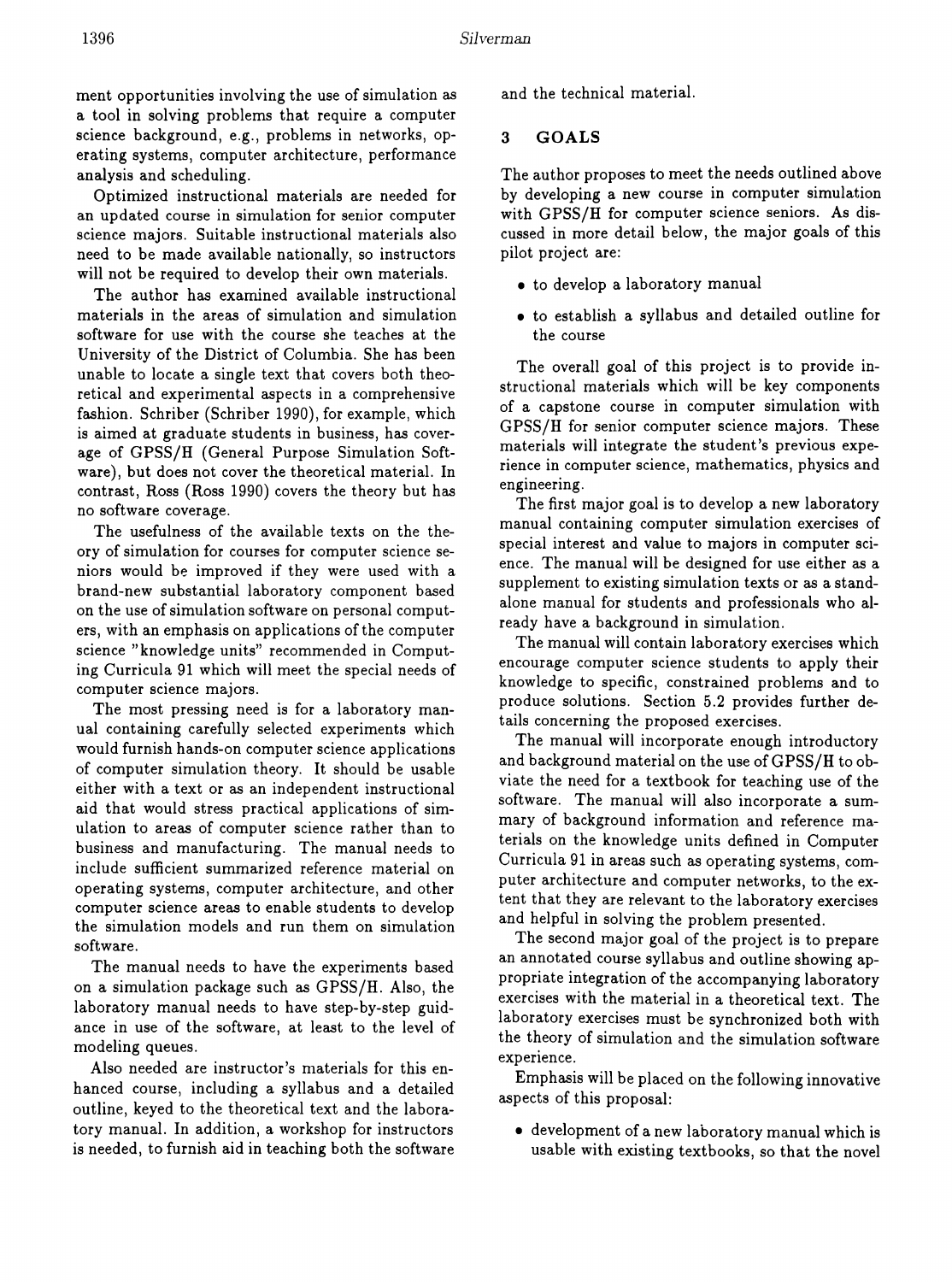aspects of the manual can be easily and quickly incorporated into existing courses

- incorporation of theory and practice in computer science, into the laboratory exercises linked to "knowledge units" in major subject areas
- orientation of the laboratory exercises towards applying the techniques of simulation to topics of interest and value to computer science majors
- incorporation of qualities desirable in a capstone course which will summarize and reinforce the student's undergraduate experience.

## 4 POTENTIAL IMPACT AND SIGNIFI-CANCE

The optimized computer simulation course is expected to be a strong pedagogical tool because the processes of theory, abstraction and design, as used in simulation, require that students integrate their knowledge of mathematics, probability, computer science and physics. In addition students will gain experience in hypothesis formation and testing, evaluating alternatives and trade-offs, costs and performance, written presentation of findings and technical writing, and statistical analysis of results in computer science problems, while learning simulation and simulation software.

The proposed manual will provide students with hands- on experience in applying the theory of simulation and will reinforce computer science knowledge units from throughout the curriculum. Student problem-solving ability, analytic skills and professional judgment will also increase as a result of laboratory exercises based on the computer science curriculum.

Because this manual will be based on a low-cost, widely used and easily available commercial software, it will be of particular value to students and educators in underfunded colleges. The additional proposed course materials will support teachers in integrating software into current simulation courses. This will avoid the labor-intensive need for teachers individually to develop their own laboratory materials which would otherwise be necessary because of the lack of a comprehensive computer science oriented laboratory manual.

This project will also have a major impact on the overall computer science curriculum. Student laboratory experience in the upper division computer science curriculum will extend and consolidate students' knowledge and improve their ability to apply the information gained during their four years of study. The author believes that an enhanced simulation course using the instructional materials produced in this project will be a model for the type of computer simulation course that might be required for all computer science majors.

Ultimately, the improvement of courses in simulation and computer science curricula is expected to contribute to the placement of Bachelor's degree candidates in better professional positions.

See 5.3 for a further discussion of the impact of this course on students, including underrepresented groups.

# 5 PROCEDURES AND METHODS

#### 5.1 The Plan and Specific Products

The overall plan is to create optimized instructional materials for an expanded and revised course in simulation with GPSS/H for computer science seniors. The starting point for this project isthe current course in computer simulation.

The course will be thoroughly revised as the laboratory manual is developed and integrated with the course work during this project.

The two major products to be prepared during this project are a laboratory manual and other instructional materials.

The laboratory manual will contain: 1) introductory material about GPSS/H software, including new implementations of the software; 2)laboratory exercises using GPSS/H; 3) reference material in relevant computer science knowledge units. The manual will be designed for use with current published textbooks in the theory of simulation.

The other instructional materials will include a course guide, a detailed course outline, and keys linking the theory of simulation, the level of use of GPSS/H and the appropriate knowledge units.

A preliminary draft of the table of contents for the proposed laboratory manual in Appendix A identifies the major knowledge units to be included in the manual.

In each exercise in the laboratory manual the student will: start with a problem; clearly define and analyze the problem, developing a "lumped model" or abstraction; solve the problem; implement the solution by writing the GPSS/H program file to run the simulation; use the GPSS/H software to run the program file; and answer questions about the simulation. Appendix B is a preliminary draft of a sample laboratory exercise.

The exercises will be designed for use by groups of two or three students so as to promote collaborative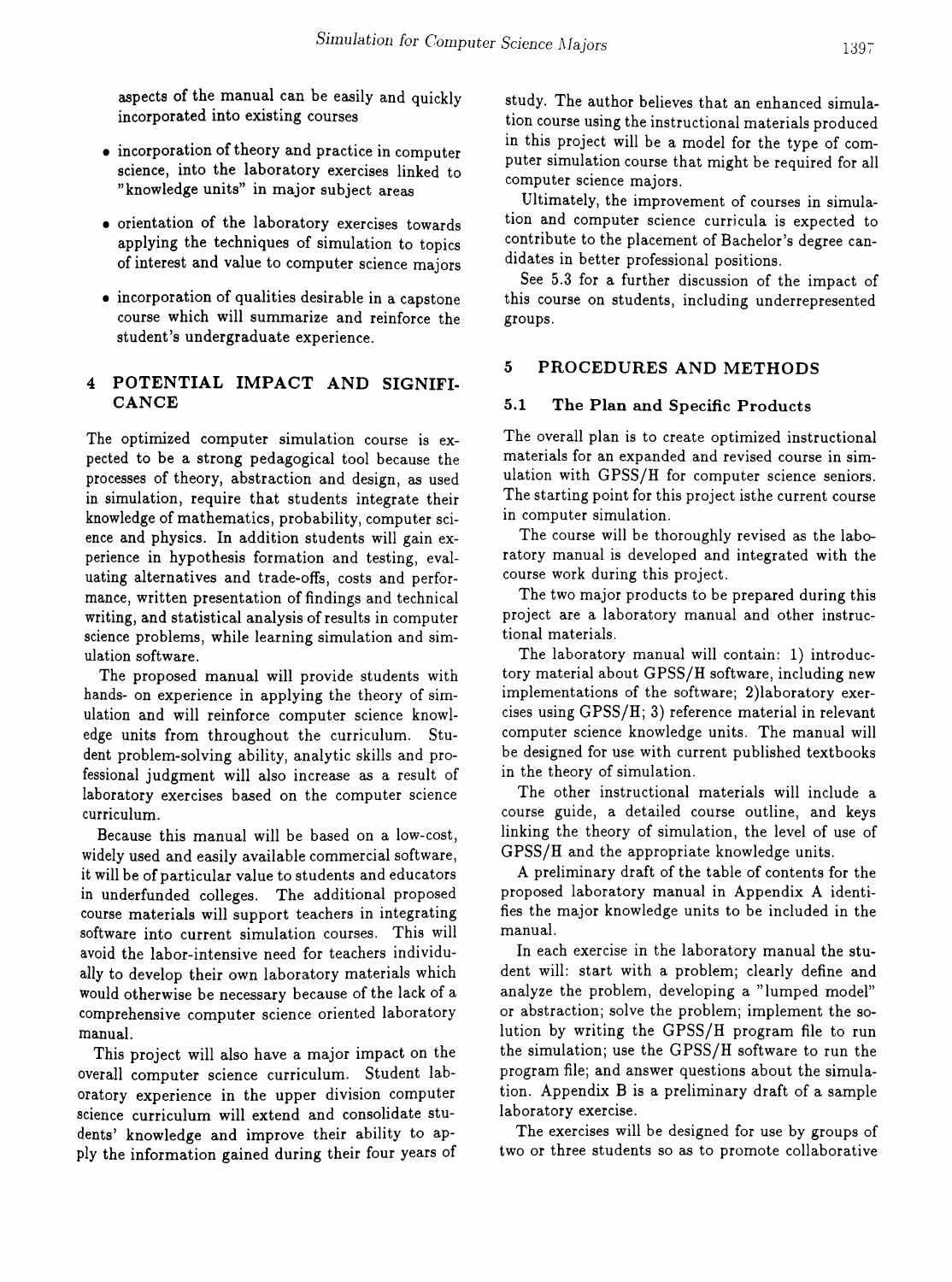learning and experience in working as a team.

## 5.2 The Current Status of the Course at UDC

The current version of the simulation course with GPSS/H for computer science majors was developed by the author, and has been taught at UDC for the last several years.

The prerequisites for the current course are: the calculus, physics and upper division standing in computer science. To avoid additional prerequisites, the author includes sufficient material on probability and statistics before presenting the core material on queueing theory. Our curriculum includes probability and statistics in the second semester of the senior year. By my including this material in the course, I am able to allow juniors to take the course as well as seniors. This gives UDC more flexibility in scheduling the course.

For the laboratory part of the course, the author selected *GPSSjH,* (Wolverine 1995), because the manufacturer of this widely used simulation software has been very cooperative with academic institutions. The textbook used with the GPSS/H software is Schriber, which includes diskettes for IBMcompatible machines with the book. No site license need be purchased by the college. However, this book is aimed at candidates for a master's in business administration, rather than undergraduates in computer science, and it contains little material on the theory of simulation.

Aburdene (Aburdene 1988), an undergraduate text for science majors, was previously used for the more theoretical aspects of simulation. However, since it is currently out of print, beginning Fall 1993, the author has substituted Ross.

The pair of books selected encompassed the material for the course. However, the textual and laboratory emphasis on computer science material needs to be significantly expanded to fulfill Computing Curricula 91 guidelines.

The current version of the simulation course is integrated into the curriculum at UDC as an upper division elective for computer science majors.

## 5.3 Impact of the Course On Students

This course is expected to be especially beneficial to those students who have a protracted undergraduate experience, helping them to improve their skills and integrate their knowledge. However, this integration of knowledge is an important reason why every computer science major should take the course.

Most of our graduates go directly to industrial jobs or to teaching, since they lack the resources for fulltime graduate study. This course will enhance their marketability for employment. The low cost exposure to important commercial simulation software is expected to be of major benefit to students in underfunded colleges, giving them a marketable skill.

#### 6 ANTICIPATED RESULTS

The goal is to produce instructional materials which improve instruction in computer simulation at UDC and will furnish instructors in computer science departments throughout the United States with a defined method for teaching computer science seniors simulation with  $GPSS/H$ .

The specific instructional materials to be produced are:

- 1. A student laboratory manual consisting of laboratory exercises for a semester of computer simulation instruction. The laboratory manual will include; background information from courses in operating systems, architecture and algorithms; and an introduction to GPSS/H; sufficient for students to do the exercises. A study of Proof Animation (WolverineI992) may be included in the final course. The background material will summarize the reference information from other computer science courses so that students with limited exposure in a particular area will be able to perform the exercises. This is intended to make the material more flexible for use in departments with various objectives and curricula.
- 2. A course guide for instructors including: an annotated course syllabus, an outline correlating the laboratory exercises to the specific knowledge units proposed for computer science majors in Computing Curricula 91; and suggested teaching time frames. The background material and course guide will be organized in a fashion that will facilitate their use with standard texts in the theory of simulation.
- 3. Preliminary and final results will be presented at meetings such as ACM SIGSCE and ACM SIGSIM.

## 7 DISSEMINATION OF PROJECT RE-SULTS

During the implementation of the project, the initial results will be disseminated informally via world wide web and internet news groups journals such as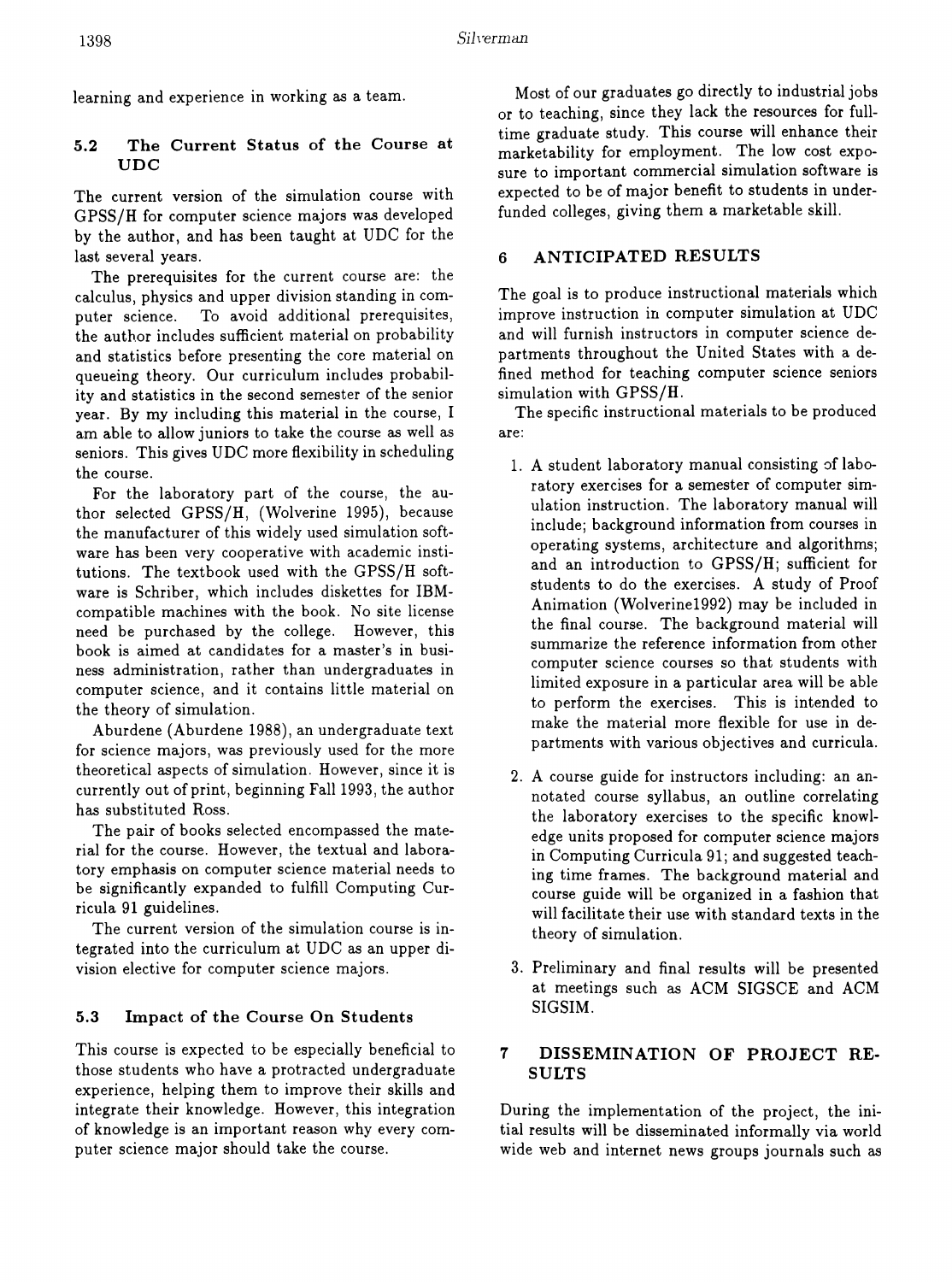comp.simulation, along with input from participants. As the project progresses, preliminary and final results will be presented at professional meetings.

The laboratory manual and teaching materials will be disseminated to schools nationally, both through bookstores (publisher) and as above.

The author plans to apply for funding under the NSF UFE (Undergraduate Faculty Enhancement) Program to organize a faculty workshop which will be designed to enhance the skills of faculty who are teaching or who plan to teach computer simulation. This workshop could be scheduled for the summer of 1998, when the written materials for the current project are complete.

Arrangements will be made for publication of the laboratory manual by established publishing companies.

## ACKNOWLEDGMENTS

Acknowledgment is gratefully made of the support of the National Science Foundation through Grants #s DUE-9554863, CCR-9310707 and CDA-9401151, and of the University of the District of Columbia.

## APPENDIX A

Preliminary Table of Contents for "A Laboratory manual for Simulation with GPSS/H for Computer Science Majors: an Integrated Approach"

Section 1. Getting started with GPSS/H simulation software

Introduction to GPSS/H. Software installation; transactions, generate and terminate blocks.

Continuation of GPSS/H. Advance, Seize and Release blocks; practice in setting up and running program files. Modelling a server: queues.

Section 2. Laboratory exercises using GPSS/H A preliminary draft of a sample exercise is shown in Appendix 2.

Section 3. Computer Science Reference Material: subject areas and knowledge units

Operating Systems; Tasking and Processes Scheduling and Dispatch Device Management Communications and Networking Distributed and Real-time Systems

Computer Architecture; Interfacing and Communication

## Alternative Architectures

Algorithms and Data Structures; Complexity Classes Recursive Algorithms

Computer Networks Performance Prediction and Analysis

# APPENDIX B

Preliminary Draft of a Sample Laboratory Exercise in Simulation with GPSS/H

#### Exercise

Topics: Networks, Scheduling, Queues

Problem. An office has a local area network. There are 20 workers on the staff, each with a PC on the LAN. However, there is only one printer. Each worker will want to print 1 file. Assume the files are of various lengths. Make any reasonable assumption about printer speed. Refer to your materials on queues and modeling of single servers, both in your text and in handouts, to answer the questions in Part I. Only then, proceed to Part II.

Part I. Setting up model and theory.

- 1. Draw a spatial representation of the system, showing arrivals, waiting time, server and departures.
- 2. Choose a suitable distribution for your arrival times from: deterministic, random. Explain your choice.
- 3. When you model the server, should you use FCFS (first come, first served) or should you establish priority levels? Explain your choice. Make any reasonable assumptions about the office use of the printer. You might want to solve the problem both ways.

Part II. Build and run a GPSS/H model file for this system.

- 1. Consider the GPSS/H operations: Generate, Advance, Seize, Release, Transfer. What is the sequence of steps for your model file? What are suitable values for your Operands?
- 2. What is the default distribution in GPSS/H? Should you use that distribution, or is there a better one for this problem? What is the server and what are the transactions for your system?
- 3. Set up your GPSS/H file.